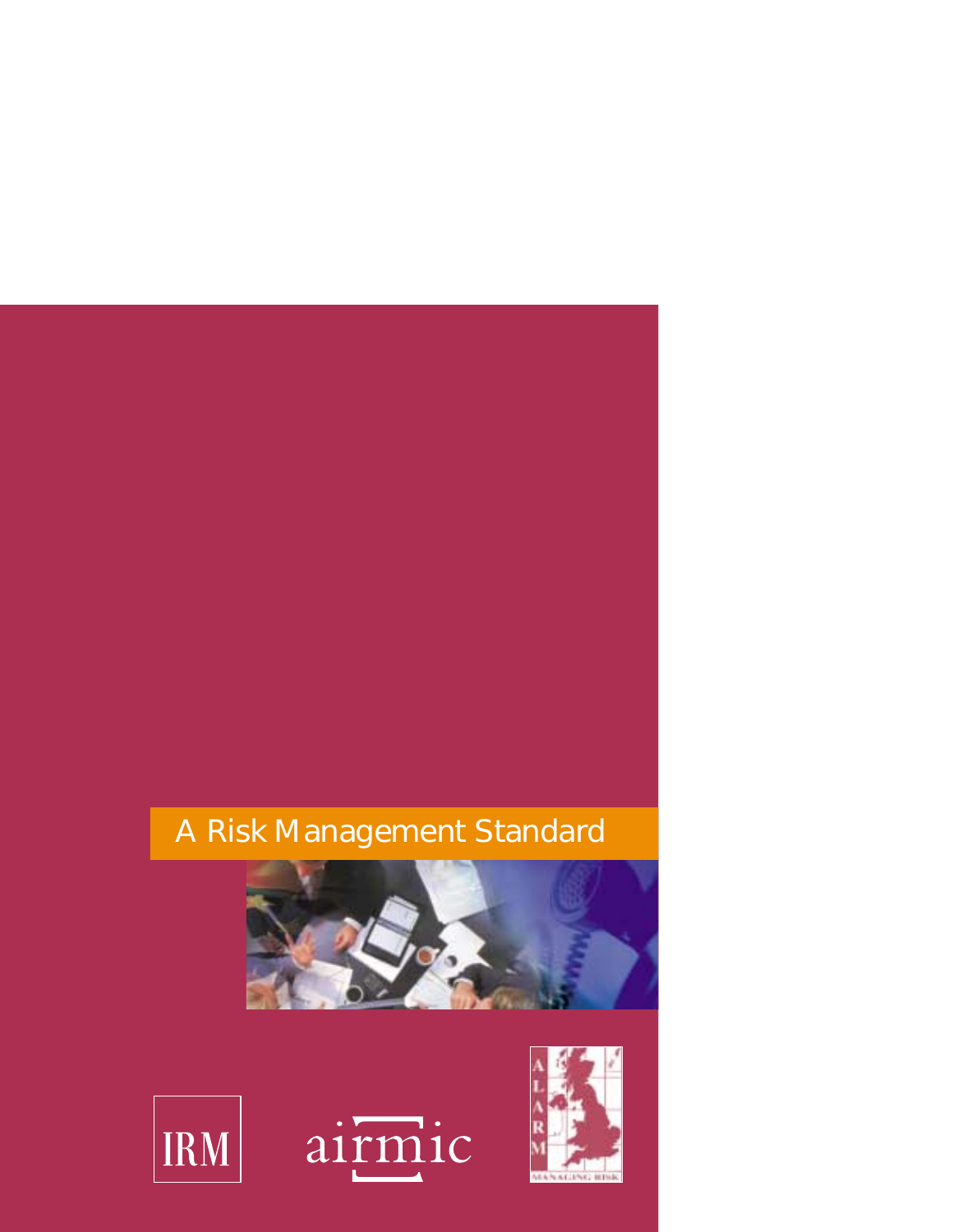Published by AIRMIC, ALARM, IRM: 2002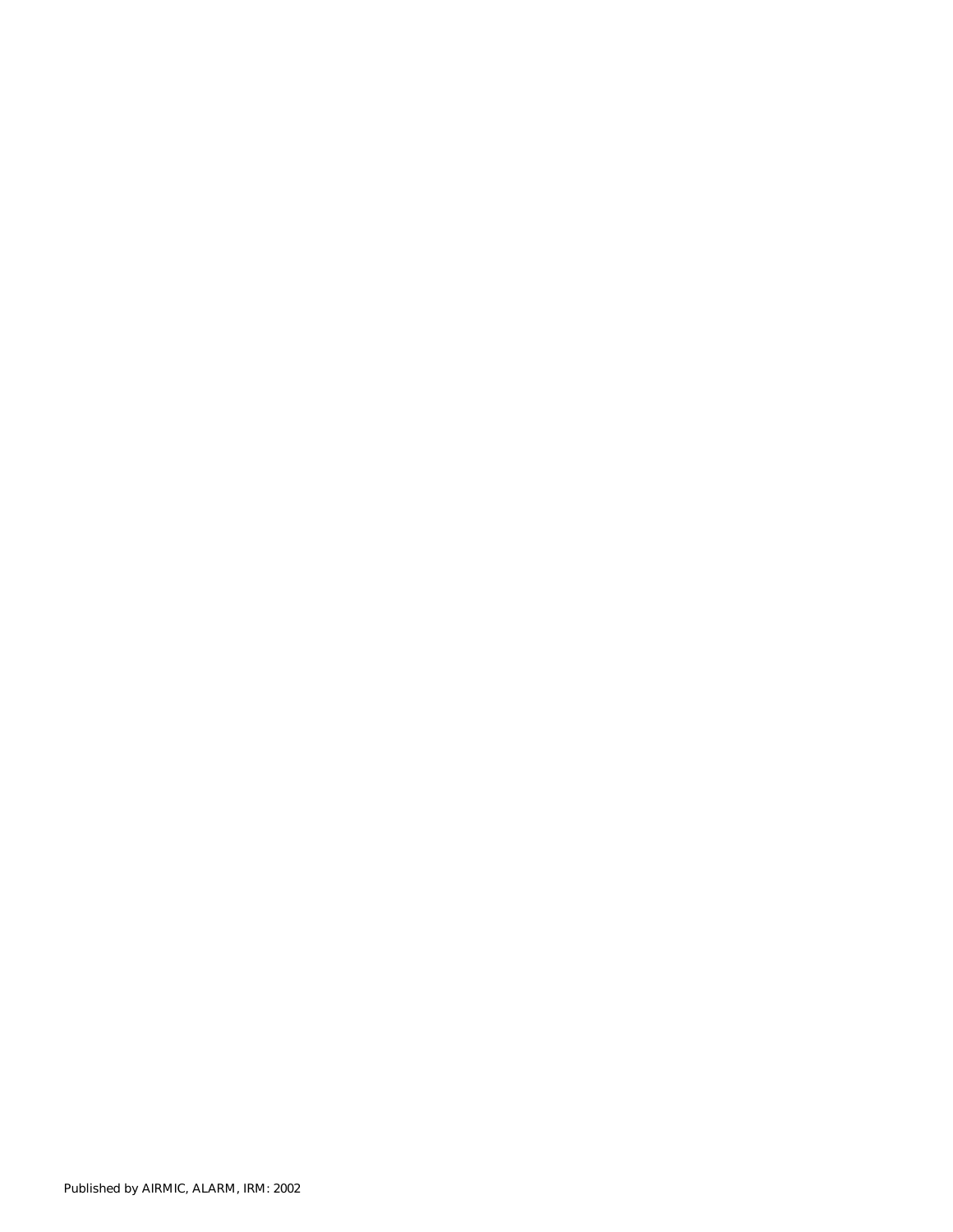# Introduction

This Risk Management Standard is the result of work by a team drawn from the major risk management organisations in the UK - The Institute of Risk Management (IRM),The Association of Insurance and Risk Managers (AIRMIC) and ALARM The National Forum for Risk Management in the Public Sector.

In addition, the team sought the views and opinions of a wide range of other professional bodies with interests in risk management, during an extensive period of consultation.

Risk management is a rapidly developing discipline and there are many and varied views and descriptions of what risk management involves, how it should be conducted and what it is for. Some form of standard is needed to ensure that there is an agreed:

- *terminology related to the words used*
- *process by which risk management can be carried out*
- *organisation structure for risk management*
- *objective for risk management*

Importantly, the standard recognises that risk has both an upside and a downside.

Risk management is not just something for corporations or public organisations, but for any activity whether short or long term.The benefits and opportunities

should be viewed not just in the context of the activity itself but in relation to the many and varied stakeholders who can be affected.

There are many ways of achieving the objectives of risk management and it would be impossible to try to set them all out in a single document.Therefore it was never intended to produce a prescriptive standard which would have led to a box ticking approach nor to establish a certifiable process. By meeting the various component parts of this standard, albeit in different ways, organisations will be in a position to report that they are in compliance.The standard represents best practice against which organisations can measure themselves.

The standard has wherever possible used the terminology for risk set out by the International Organization for Standardization (ISO) in its recent document ISO/IEC Guide 73 Risk Management - Vocabulary - Guidelines for use in standards.

In view of the rapid developments in this area the authors would appreciate feedback from organisations as they put the standard into use (addresses to be found on the back cover of this Guide). It is intended that regular modifications will be made to the standard in the light of best practice.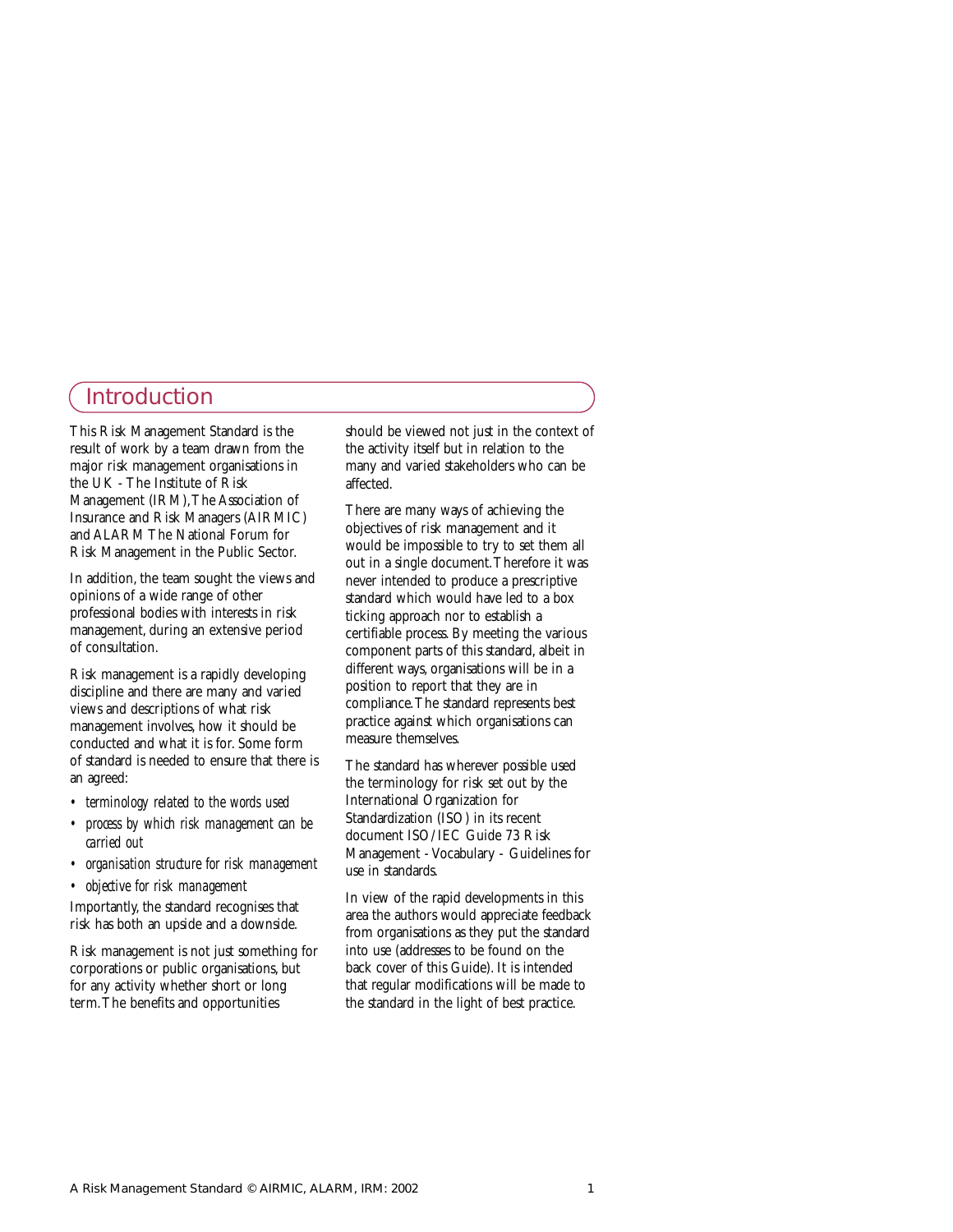# 1. Risk

Risk can be defined as the combination of the probability of an event and its consequences (ISO/IEC Guide 73).

In all types of undertaking, there is the potential for events and consequences that constitute opportunities for benefit (upside) or threats to success (downside).

Risk Management is increasingly recognised as being concerned with both positive and

negative aspects of risk.Therefore this standard considers risk from both perspectives.

In the safety field, it is generally recognised that consequences are only negative and therefore the management of safety risk is focused on prevention and mitigation of harm.

# 2. Risk Management

Risk management is a central part of any organisation's strategic management. It is the process whereby organisations methodically address the risks attaching to their activities with the goal of achieving sustained benefit within each activity and across the portfolio of all activities.

The focus of good risk management is the identification and treatment of these risks. Its objective is to add maximum sustainable value to all the activities of the organisation. It marshals the understanding of the potential upside and downside of all those factors which can affect the organisation. It increases the probability of success, and reduces both the probability of failure and the uncertainty of achieving the organisation's overall objectives.

Risk management should be a continuous and developing process which runs throughout the organisation's strategy and the implementation of that strategy. It should address methodically all the risks surrounding the organisation's activities past, present and in particular, future.

It must be integrated into the culture of the organisation with an effective policy and a programme led by the most senior management. It must translate the strategy into tactical and operational objectives, assigning responsibility throughout the organisation with each manager and employee responsible for the management of risk as part of their job description. It supports accountability, performance measurement and reward, thus promoting operational efficiency at all levels.

### **2.1 External and Internal Factors**

The risks facing an organisation and its operations can result from factors both external and internal to the organisation.

The diagram overleaf summarises examples of key risks in these areas and shows that some specific risks can have both external and internal drivers and therefore overlap the two areas.They can be categorised further into types of risk such as strategic, financial, operational, hazard, etc.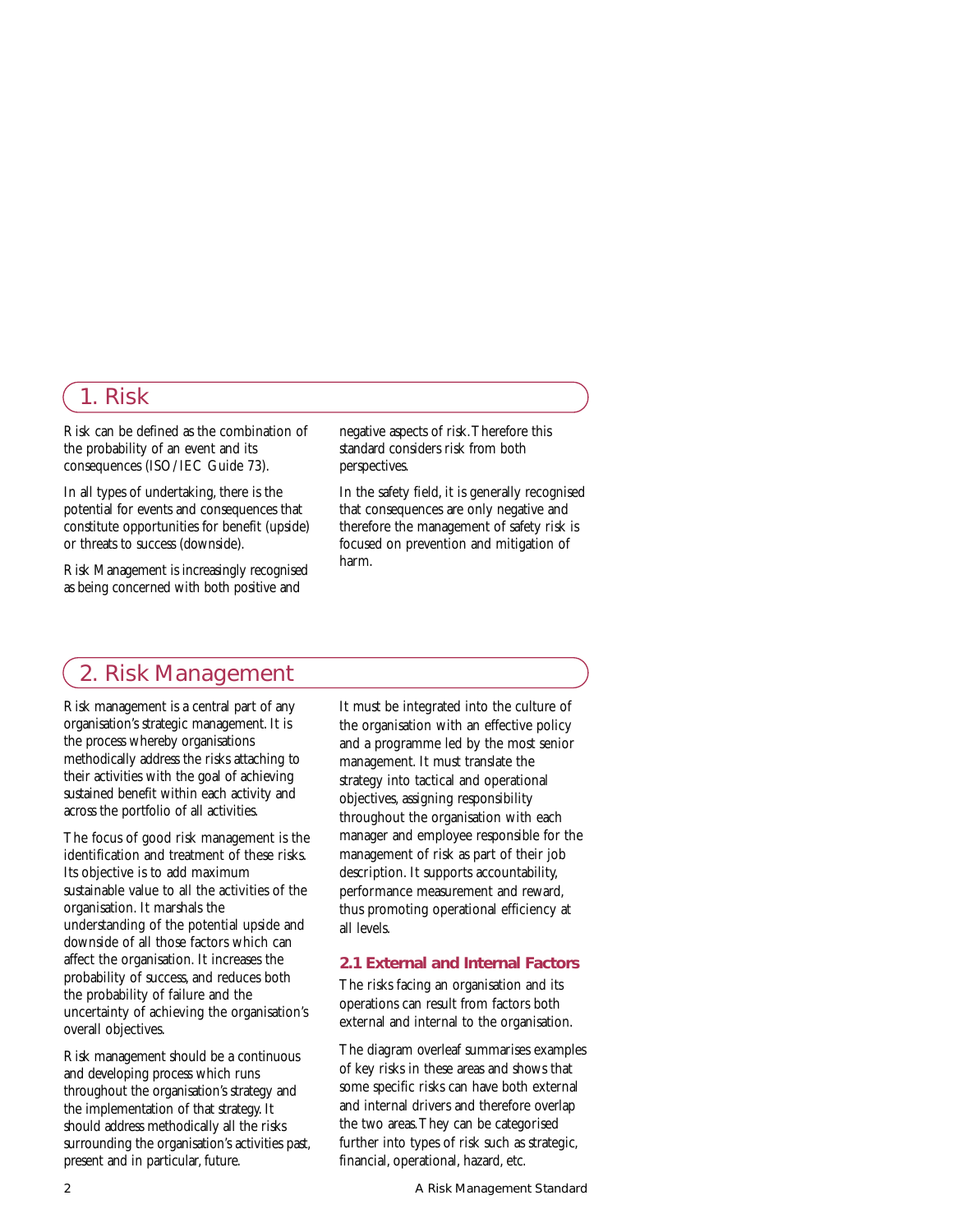#### **2.1 Examples of the Drivers of Key Risks**

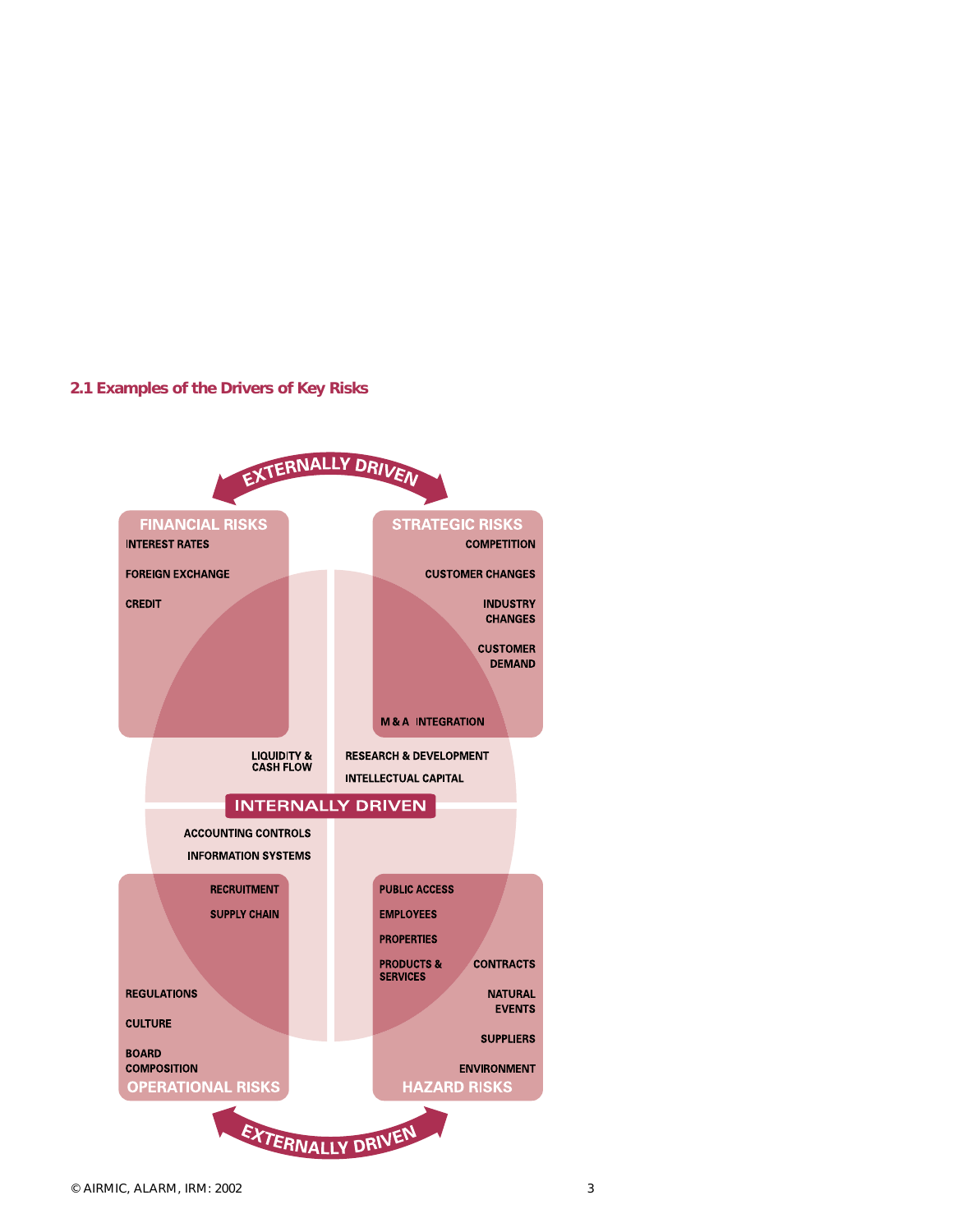#### **2.2 The Risk Management Process**



Risk management protects and adds value to the organisation and its stakeholders through

- *providing a framework for an organisation that enables future activity to take place in a consistent and controlled manner*
- *improving decision making, planning and prioritisation by comprehensive and structured understanding of business activity, volatility and project opportunity/threat*
- *contributing to more efficient*

*use/allocation of capital and resources within the organisation*

- *reducing volatility in the non essential areas of the business*
- *protecting and enhancing assets and company image*
- *developing and supporting people and the organisation's knowledge base*
- *optimising operational efficiency*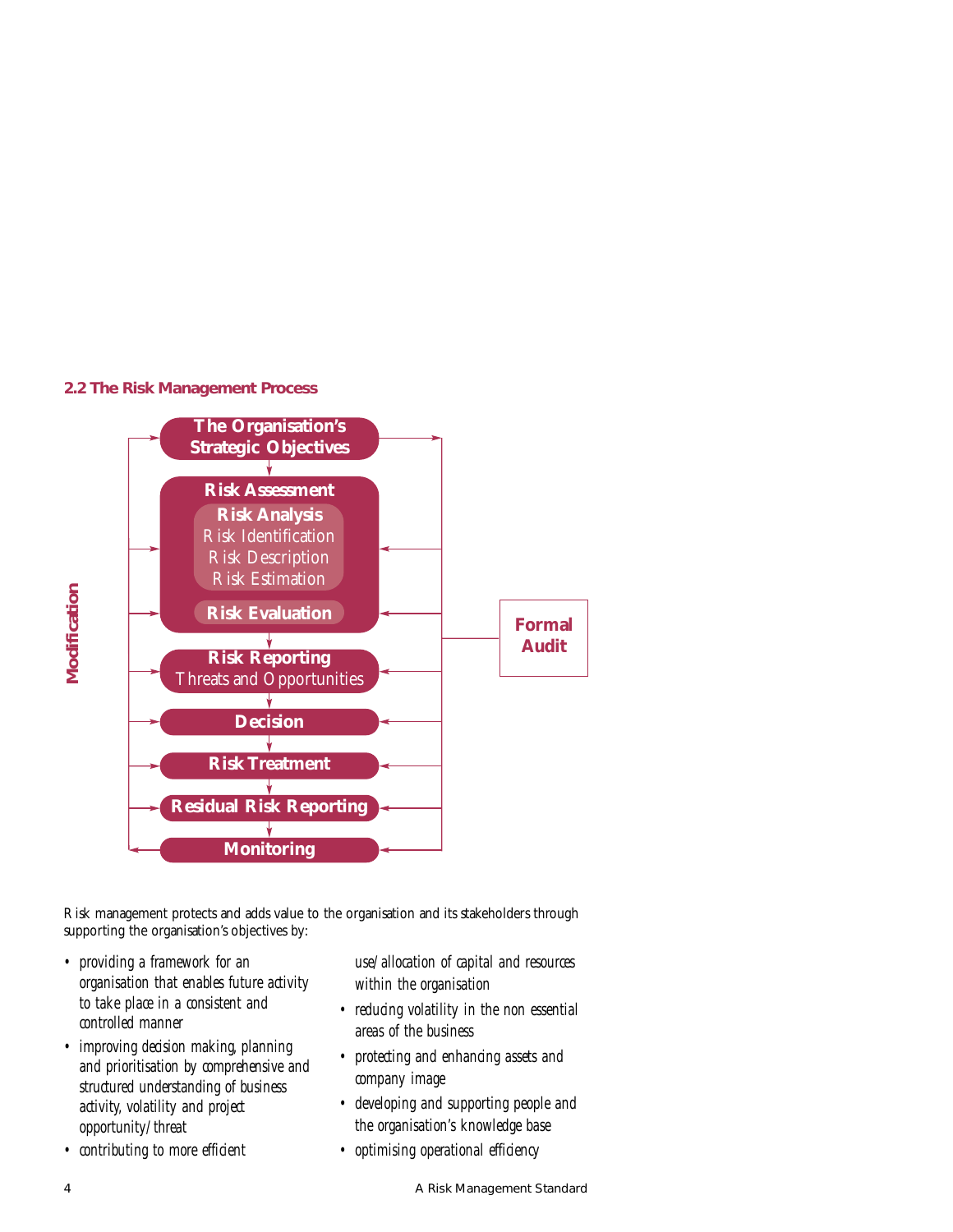# 3. Risk Assessment

Risk Assessment is defined by the ISO/ IEC Guide 73 as the overall process of **risk** **analysis** and **risk evaluation**. *(See appendix)*

# 4. Risk Analysis

#### **4.1 Risk Identification**

Risk identification sets out to identify an organisation's exposure to uncertainty.This requires an intimate knowledge of the organisation, the market in which it operates, the legal, social, political and cultural environment in which it exists, as well as the development of a sound understanding of its strategic and operational objectives, including factors critical to its success and the threats and opportunities related to the achievement of these objectives.

Risk identification should be approached in a methodical way to ensure that all significant activities within the organisation have been identified and all the risks flowing from these activities defined. All associated volatility related to these activities should be identified and categorised.

Business activities and decisions can be classified in a range of ways, examples of which include:

- *Strategic These concern the long-term strategic objectives of the organisation.They can be affected by such areas as capital availability, sovereign and political risks, legal and regulatory changes, reputation and changes in the physical environment.*
- *Operational These concern the day-today issues that the organisation is confronted with as it strives to deliver its strategic objectives.*
- *Financial These concern the effective management and control of the finances of the organisation and the effects of external factors such as availability of credit, foreign exchange rates, interest rate movement and other market exposures.*
- *Knowledge management These concern the effective management and control of the knowledge resources, the production, protection and communication thereof. External factors might include the unauthorised use or abuse of intellectual property, area power failures, and competitive technology. Internal factors might be system malfunction or loss of key staff.*
- *Compliance These concern such issues as health & safety, environmental, trade descriptions, consumer protection, data protection, employment practices and regulatory issues.*

Whilst risk identification can be carried out by outside consultants, an in-house approach with well communicated, consistent and co-ordinated processes and tools (see Appendix, page 14) is likely to be more effective. In-house 'ownership' of the risk management process is essential.

#### **4.2 Risk Description**

The objective of risk description is to display the identified risks in a structured format, for example, by using a table.The risk description table overleaf can be used to facilitate the description and assessment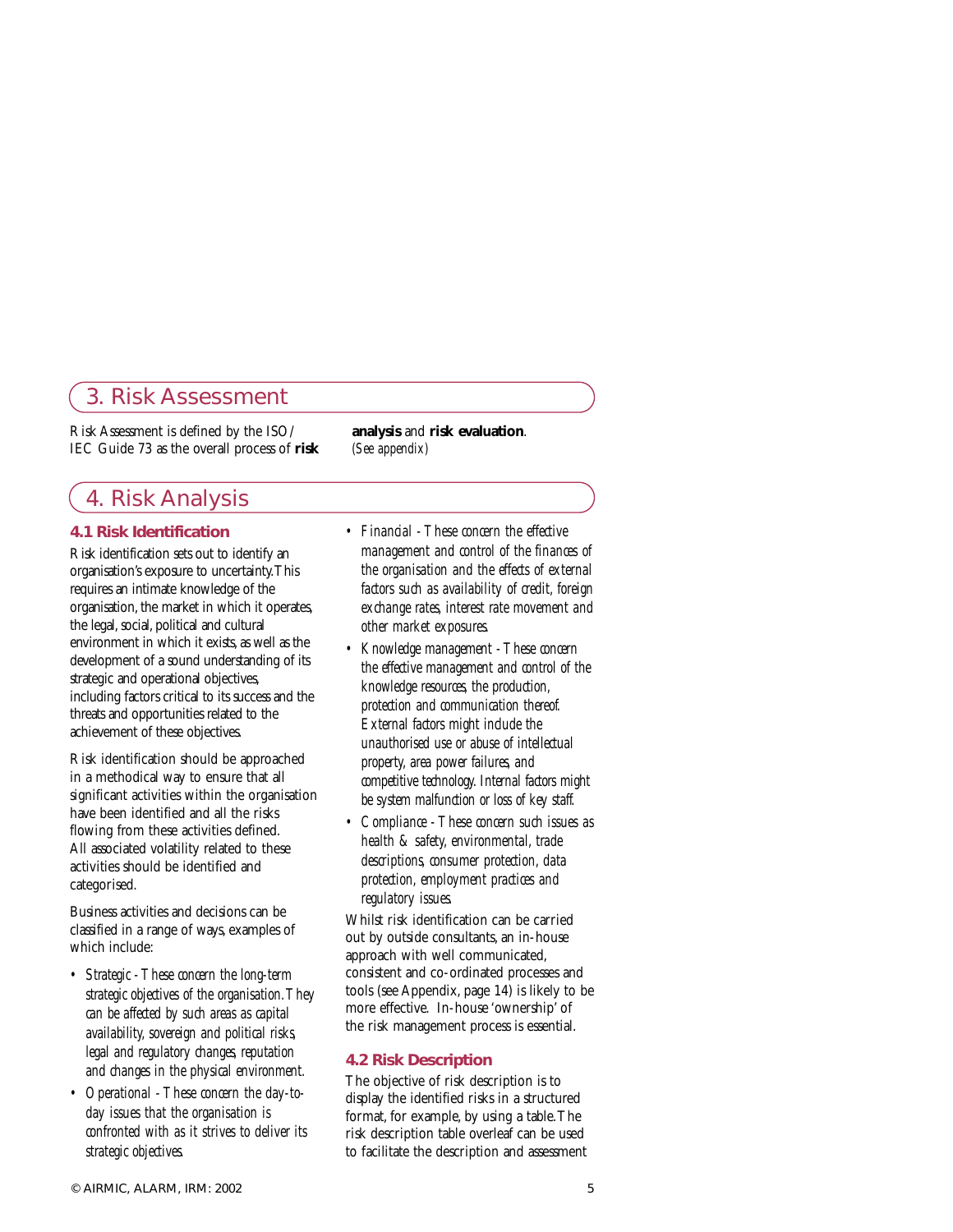of risks.The use of a well designed structure is necessary to ensure a comprehensive risk identification, description and assessment process. By considering the consequence and probability of each of the risks set out in the table, it should be possible to prioritise the key risks that need to be analysed in more

detail. Identification of the risks associated with business activities and decision making may be categorised as strategic, project/ tactical, operational. It is important to incorporate risk management at the conceptual stage of projects as well as throughout the life of a specific project.

| 1. Name of Risk                           |                                                                                                                                                                                            |
|-------------------------------------------|--------------------------------------------------------------------------------------------------------------------------------------------------------------------------------------------|
| 2. Scope of Risk                          | Qualitative description of the events, their size, type,<br>number and dependencies                                                                                                        |
| 3. Nature of Risk                         | Eg. strategic, operational, financial, knowledge or compliance                                                                                                                             |
| 4. Stakeholders                           | Stakeholders and their expectations                                                                                                                                                        |
| 5. Quantification of Risk                 | Significance and Probability                                                                                                                                                               |
| 6. Risk Tolerance/<br>Appetite            | Loss potential and financial impact of risk<br>Value at risk<br>Probability and size of potential losses/gains<br>Objective(s) for control of the risk and desired level of<br>performance |
| 7. Risk Treatment &<br>Control Mechanisms | Primary means by which the risk is currently managed<br>Levels of confidence in existing control<br>Identification of protocols for monitoring and review                                  |
| 8. Potential Action for<br>Improvement    | Recommendations to reduce risk                                                                                                                                                             |
| 9. Strategy and Policy<br>Developments    | Identification of function responsible for developing strategy<br>and policy                                                                                                               |

#### **4.2.1 Table - Risk Description**

#### **4.3 Risk Estimation**

Risk estimation can be quantitative, semiquantitative or qualitative in terms of the probability of occurrence and the possible consequence.

For example, consequences both in terms of threats (downside risks) and opportunities (upside risks) may be high, medium or low (see table 4.3.1). Probability may be high, medium or low but requires different definitions in respect of threats and opportunities (see tables 4.3.2 and 4.3.3).

Examples are given in the tables overleaf. Different organisations will find that different measures of consequence and probability will suit their needs best.

For example many organisations find that assessing consequence and probability as high, medium or low is quite adequate for their needs and can be presented as a 3 x 3 matrix.

Other organisations find that assessing consequence and probability using a 5 x 5 matrix gives them a better evaluation.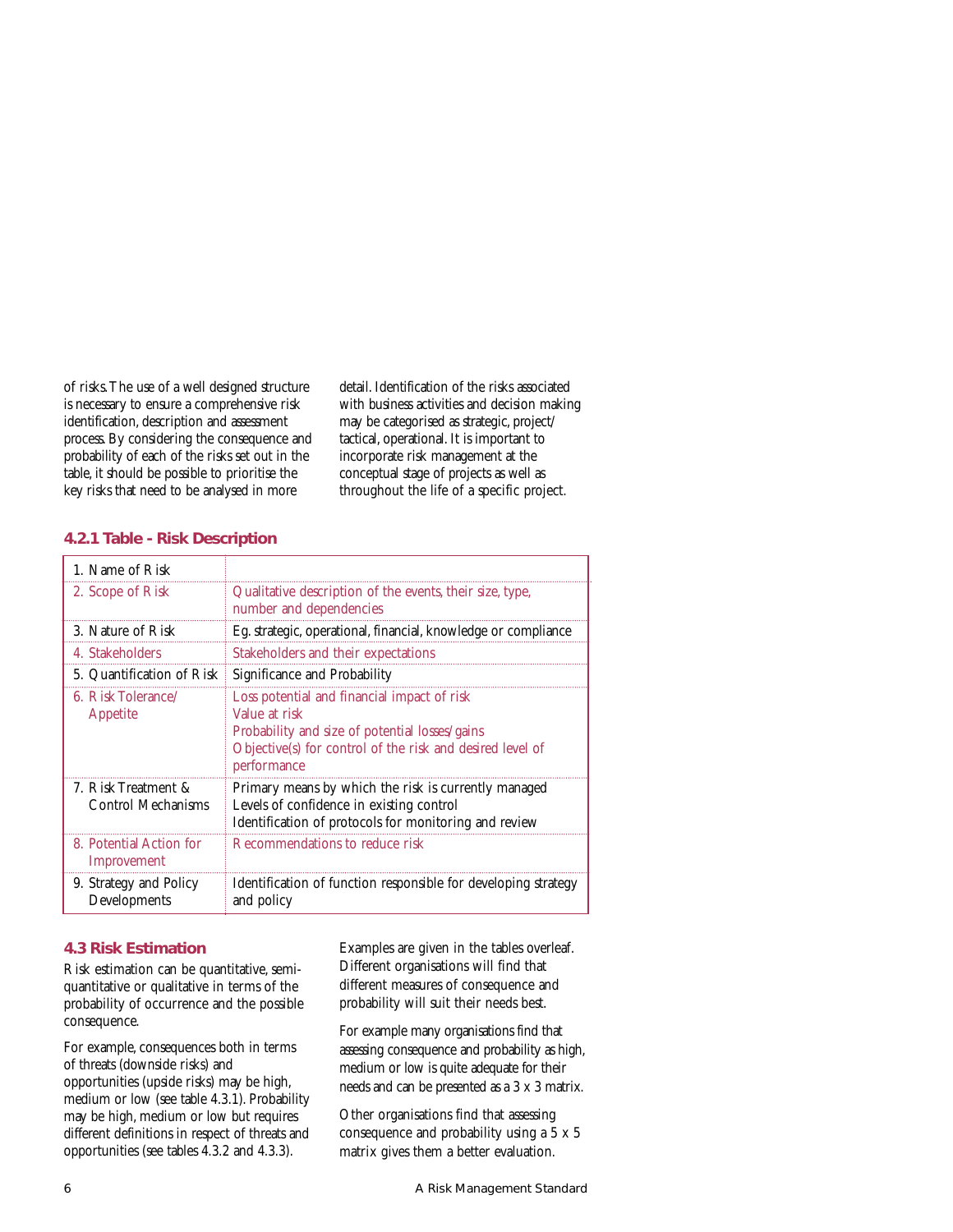### **Table 4.3.1 Consequences - Both Threats and Opportunities**

| ligh          | Financial impact on the organisation is likely to exceed $\pounds x$<br>Significant impact on the organisation's strategy or operational activities<br>Significant stakeholder concern |
|---------------|----------------------------------------------------------------------------------------------------------------------------------------------------------------------------------------|
| <b>Medium</b> | Financial impact on the organisation likely to be between $Ex$ and $Ey$<br>Moderate impact on the organisation's strategy or operational activities<br>Moderate stakeholder concern    |
| Low           | Financial impact on the organisation likely to be less that $fy$<br>Low impact on the organisation's strategy or operational activities<br>Low stakeholder concern                     |

### **Table 4.3.2 Probability of Occurrence - Threats**

| <b>Estimation</b>    | <b>Description</b>                                                                        | <b>Indicators</b>                                                                                                                                                                         |
|----------------------|-------------------------------------------------------------------------------------------|-------------------------------------------------------------------------------------------------------------------------------------------------------------------------------------------|
| High<br>(Probable)   | Likely to occur each year<br>or more than 25% chance<br>of occurrence.                    | Potential of it occurring several times<br>within the time period (for example -<br>ten years).<br>Has occurred recently.                                                                 |
| Medium<br>(Possible) | Likely to occur in a ten<br>year time period or less<br>than 25% chance of<br>occurrence. | Could occur more than once within the<br>time period (for example - ten years).<br>Could be difficult to control due to<br>some external influences.<br>Is there a history of occurrence? |
| Low.<br>(Remote)     | Not likely to occur in a<br>ten year period or less than<br>2% chance of occurrence.      | Has not occurred.<br>Unlikely to occur.                                                                                                                                                   |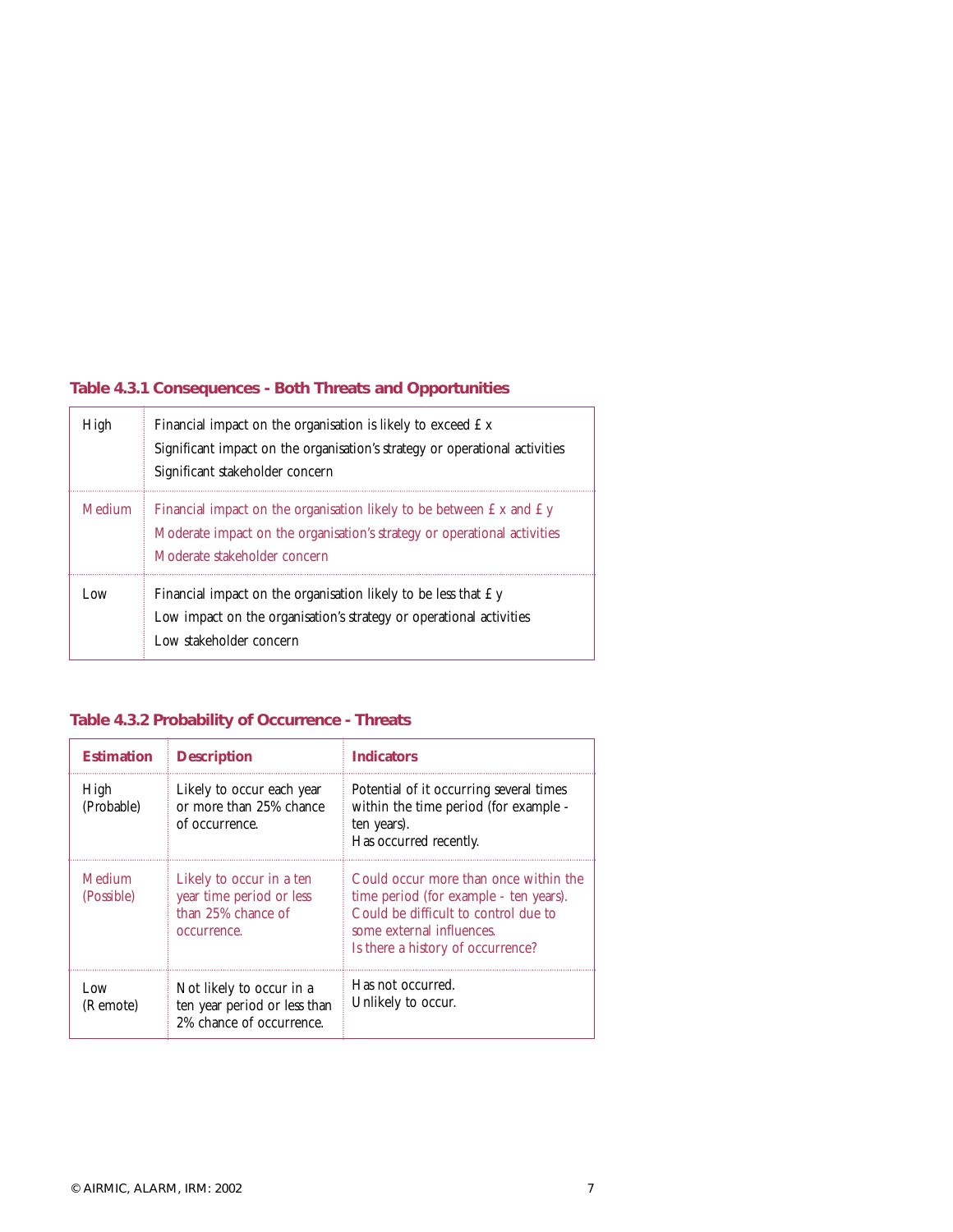| <b>Estimation</b>    | <b>Description</b>                                                                                               | <b>Indicators</b>                                                                                                                                                                                           |
|----------------------|------------------------------------------------------------------------------------------------------------------|-------------------------------------------------------------------------------------------------------------------------------------------------------------------------------------------------------------|
| High<br>(Probable)   | <b>Favourable outcome is</b><br>likely to be achieved in<br>one year or better than<br>75% chance of occurrence. | Clear opportunity which can be relied<br>on with reasonable certainty, to be<br>achieved in the short term based on<br>current management processes.                                                        |
| Medium<br>(Possible) | Reasonable prospects of<br>favourable results in one<br>year of 25% to 75% chance<br>of occurrence.              | Opportunities which may be achievable<br>but which require careful management.<br>Opportunities which may arise over and<br>above the plan.                                                                 |
| Low.<br>(Remote)     | Some chance of favourable<br>outcome in the medium<br>term or less than 25%<br>chance of occurrence.             | Possible opportunity which has yet to be<br>fully investigated by management.<br>Opportunity for which the likelihood of<br>success is low on the basis of management<br>resources currently being applied. |

#### **Table 4.3.3 Probability of Occurrence - Opportunities**

#### **4.4 Risk Analysis methods and techniques**

A range of techniques can be used to analyse risks.These can be specific to upside or downside risk or be capable of dealing with both. (See Appendix, page 14, for examples).

#### **4.5 Risk Profile**

The result of the risk analysis process can be used to produce a risk profile which gives a significance rating to each risk and provides a tool for prioritising risk

treatment efforts.This ranks each identified risk so as to give a view of the relative importance.

This process allows the risk to be mapped to the business area affected, describes the primary control procedures in place and indicates areas where the level of risk control investment might be increased, decreased or reapportioned.

Accountability helps to ensure that 'ownership' of the risk is recognised and the appropriate management resource allocated.

# 5. Risk Evaluation

When the risk analysis process has been completed, it is necessary to compare the estimated risks against risk criteria which the organisation has established.The risk criteria may include associated costs and benefits, legal requirements, socioeconomic and environmental factors, concerns of stakeholders, etc. Risk evaluation therefore, is used to make decisions about the significance of risks to the organisation and whether each specific risk should be accepted or treated.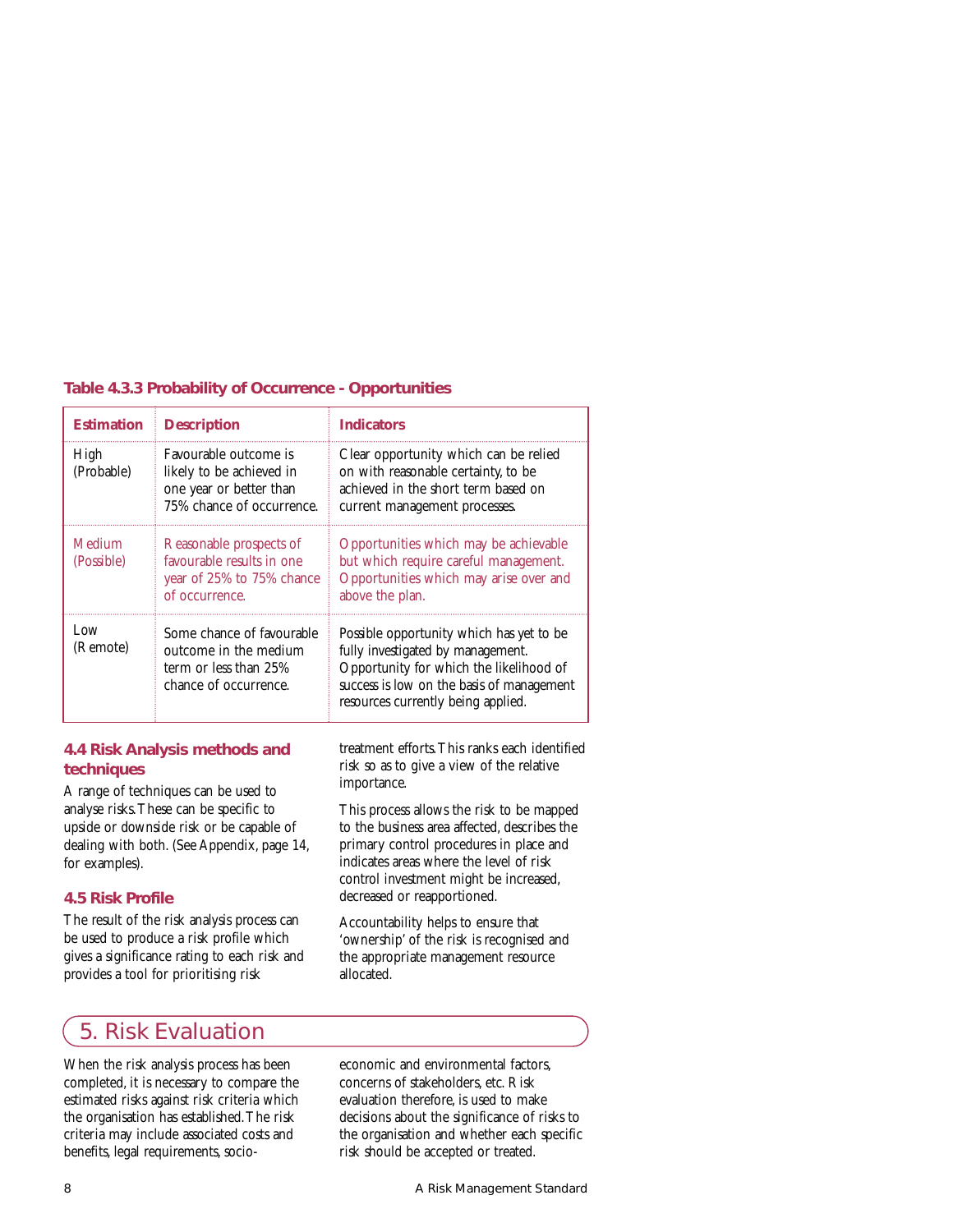# 6. Risk Reporting and Communication

### **6.1 Internal Reporting**

Different levels within an organisation need different information from the risk management process.

#### **The Board of Directors should:**

- *know about the most significant risks facing the organisation*
- *know the possible effects on shareholder value of deviations to expected performance ranges*
- *ensure appropriate levels of awareness throughout the organisation*
- *know how the organisation will manage a crisis*
- *know the importance of stakeholder confidence in the organisation*
- *know how to manage communications with the investment community where applicable*
- *be assured that the risk management process is working effectively*
- *publish a clear risk management policy covering risk management philosophy and responsibilities*

#### **Business Units should:**

- *be aware of risks which fall into their area of responsibility, the possible impacts these may have on other areas and the consequences other areas may have on them*
- *have performance indicators which allow them to monitor the key business and financial activities, progress towards objectives and identify developments which require intervention (e.g. forecasts and budgets)*
- *have systems which communicate variances in budgets and forecasts at appropriate frequency to allow action to be taken*
- *report systematically and promptly to senior management any perceived new risks or failures of existing control measures*

#### **Individuals should:**

- *understand their accountability for individual risks*
- *understand how they can enable continuous improvement of risk management response*
- *understand that risk management and risk awareness are a key part of the organisation's culture*
- *report systematically and promptly to senior management any perceived new risks or failures of existing control measures*

### **6.2 External Reporting**

A company needs to report to its stakeholders on a regular basis setting out its risk management policies and the effectiveness in achieving its objectives.

Increasingly stakeholders look to organisations to provide evidence of effective management of the organisation's non-financial performance in such areas as community affairs, human rights, employment practices, health and safety and the environment.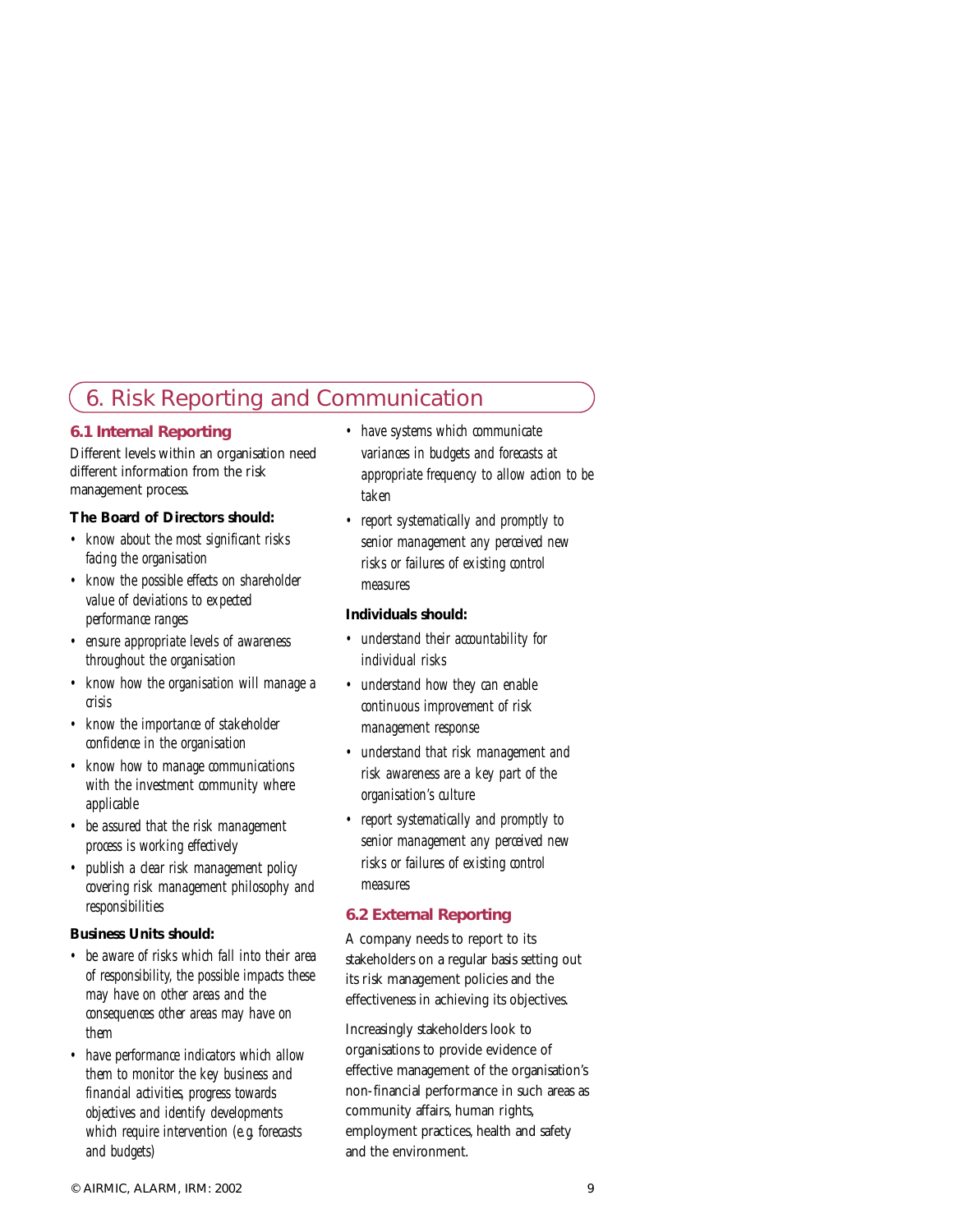Good corporate governance requires that companies adopt a methodical approach to risk management which:

- *protects the interests of their stakeholders*
- *ensures that the Board of Directors discharges its duties to direct strategy, build value and monitor performance of the organisation*
- *ensures that management controls are in place and are performing adequately*

The arrangements for the formal reporting of risk management should be clearly stated and be available to the stakeholders.

The formal reporting should address:

- *the control methods particularly management responsibilities for risk management*
- *the processes used to identify risks and how they are addressed by the risk management systems*
- *the primary control systems in place to manage significant risks*
- *the monitoring and review system in place*

Any significant deficiencies uncovered by the system, or in the system itself, should be reported together with the steps taken to deal with them.

# 7. Risk Treatment

Risk treatment is the process of selecting and implementing measures to modify the risk. Risk treatment includes as its major element, risk control/mitigation, but extends further to, for example, risk avoidance, risk transfer, risk financing, etc.

*NOTE: In this standard, risk financing refers to the mechanisms (eg insurance programmes) for funding the financial consequences of risk. Risk financing is not generally considered to be the provision of funds to meet the cost of implementing risk treatment (as defined by ISO/IEC Guide 73; see page 17).*

Any system of risk treatment should provide as a minimum:

- *effective and efficient operation of the organisation*
- *effective internal controls*
- *compliance with laws and regulations.*

The risk analysis process assists the effective and efficient operation of the organisation by identifying those risks which require attention by management.They will need to prioritise risk control actions in terms of their potential to benefit the organisation.

Effectiveness of internal control is the degree to which the risk will either be eliminated or reduced by the proposed control measures.

Cost effectiveness of internal control relates to the cost of implementing the control compared to the risk reduction benefits expected.

The proposed controls need to be measured in terms of potential economic effect if no action is taken versus the cost of the proposed action(s) and invariably require more detailed information and assumptions than are immediately available.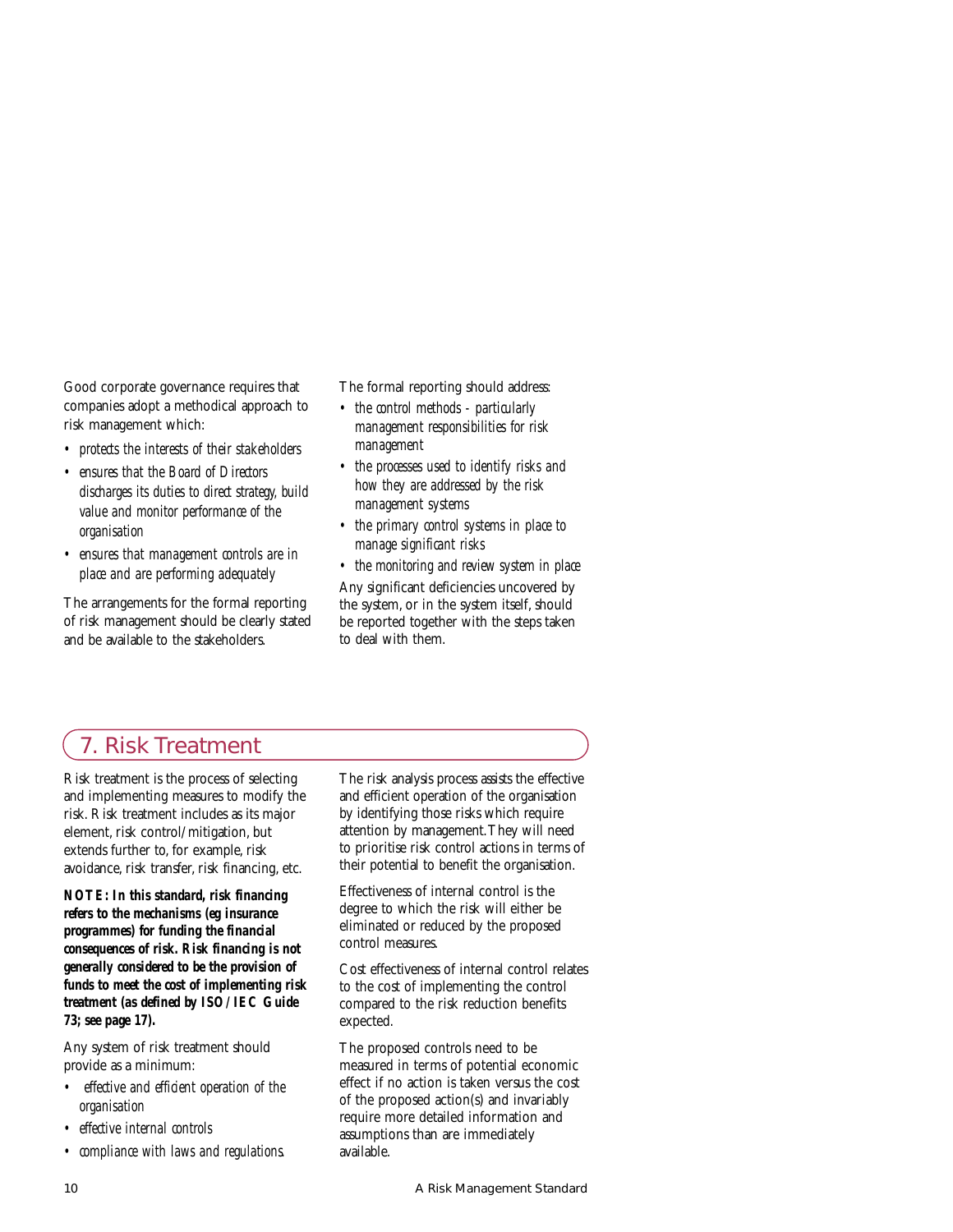Firstly, the cost of implementation has to be established.This has to be calculated with some accuracy since it quickly becomes the baseline against which cost effectiveness is measured.The loss to be expected if no action is taken must also be estimated and by comparing the results, management can decide whether or not to implement the risk control measures.

Compliance with laws and regulations is not an option.An organisation must understand the applicable laws and must implement a system of controls to achieve compliance.There is only occasionally some flexibility where the cost of reducing a risk may be totally disproportionate to that risk.

One method of obtaining financial protection against the impact of risks is through risk financing which includes insurance. However, it should be recognised that some losses or elements of a loss will be uninsurable eg the uninsured costs associated with work-related health, safety or environmental incidents, which may include damage to employee morale and the organisation's reputation.

# 8. Monitoring and Review of the Risk Management Process

Effective risk management requires a reporting and review structure to ensure that risks are effectively identified and assessed and that appropriate controls and responses are in place. Regular audits of policy and standards compliance should be carried out and standards performance reviewed to identify opportunities for improvement. It should be remembered that organisations are dynamic and operate in dynamic environments. Changes in the organisation and the environment in which it operates must be identified and appropriate modifications made to systems.

The monitoring process should provide assurance that there are appropriate controls in place for the organisation's activities and that the procedures are understood and followed.

Changes in the organisation and the environment in which it operates must be identified and appropriate changes made to systems.

Any monitoring and review process should also determine whether:

- *the measures adopted resulted in what was intended*
- *the procedures adopted and information gathered for undertaking the assessment were appropriate*
- *improved knowledge would have helped to reach better decisions and identify what lessons could be learned for future assessments and management of risks*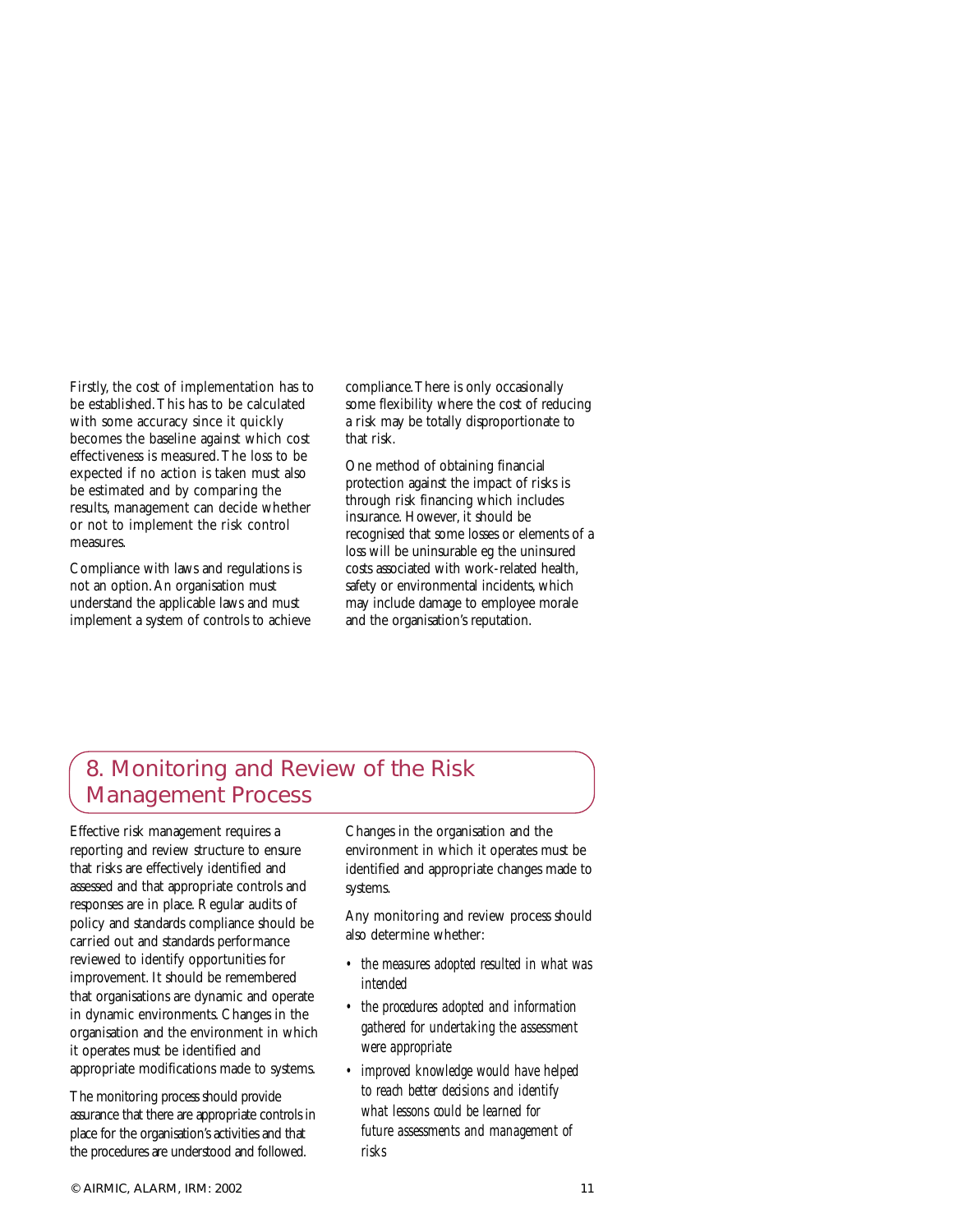# 9. The Structure and Administration of Risk Management

### **9.1 Risk Management Policy**

An organisation's risk management policy should set out its approach to and appetite for risk and its approach to risk management.The policy should also set out responsibilities for risk management throughout the organisation.

Furthermore, it should refer to any legal requirements for policy statements eg. for Health and Safety.

Attaching to the risk management process is an integrated set of tools and techniques for use in the various stages of the business process.To work effectively, the risk management process requires:

- *commitment from the chief executive and executive management of the organisation*
- *assignment of responsibilities within the organisation*
- *allocation of appropriate resources for training and the development of an enhanced risk awareness by all stakeholders.*

### **9.2 Role of the Board**

The Board has responsibility for determining the strategic direction of the organisation and for creating the environment and the structures for risk management to operate effectively.

This may be through an executive group, a non-executive committee, an audit committee or such other function that suits the organisation's way of operating and is capable of acting as a 'sponsor' for risk management.

The Board should, as a minimum, consider, in evaluating its system of internal control:

- *the nature and extent of downside risks acceptable for the company to bear within its particular business*
- *the likelihood of such risks becoming a reality*
- *how unacceptable risks should be managed*
- *the company's ability to minimise the probability and impact on the business*
- *the costs and benefits of the risk and control activity undertaken*
- *the effectiveness of the risk management process*
- *the risk implications of board decisions*

### **9.3 Role of the Business Units**

This includes the following:

- *the business units have primary responsibility for managing risk on a dayto-day basis*
- *business unit management is responsible for promoting risk awareness within their operations; they should introduce risk management objectives into their business*
- *risk management should be a regular management-meeting item to allow consideration of exposures and to reprioritise work in the light of effective risk analysis*
- *business unit management should ensure that risk management is incorporated at the conceptual stage of projects as well as throughout a project*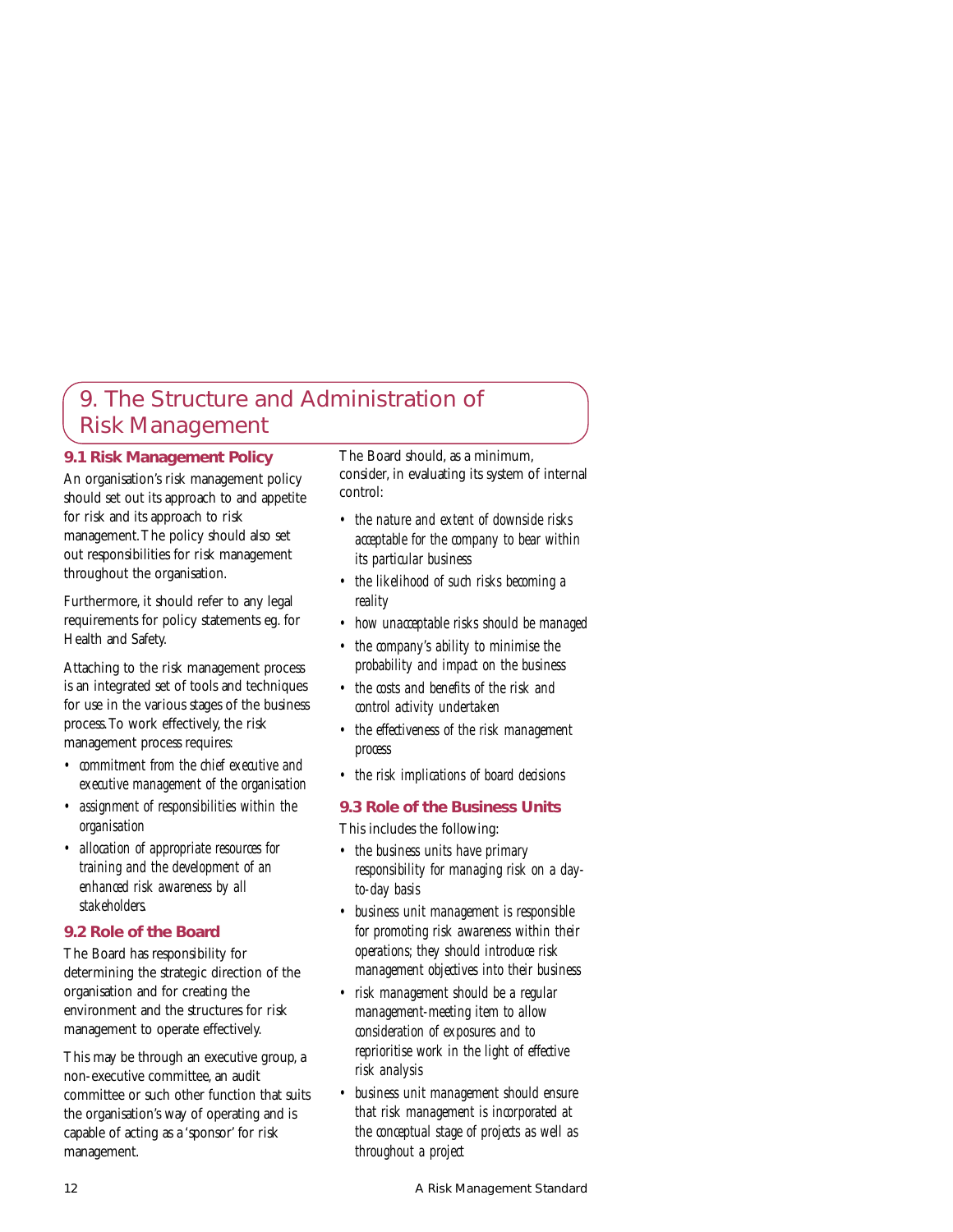#### **9.4 Role of the Risk Management Function**

Depending on the size of the organisation the risk management function may range from a single risk champion, a part time risk manager, to a full scale risk management department.The role of the Risk Management function should include the following:

- *setting policy and strategy for risk management*
- *primary champion of risk management at strategic and operational level*
- *building a risk aware culture within the organisation including appropriate education*
- *establishing internal risk policy and structures for business units*
- *designing and reviewing processes for risk management*
- *co-ordinating the various functional activities which advise on risk management issues within the organisation*
- *developing risk response processes, including contingency and business continuity programmes*
- *preparing reports on risk for the board and the stakeholders*

#### **9.5 Role of Internal Audit**

The role of Internal Audit is likely to differ from one organisation to another. In practice, Internal Audit's role may include some or all of the following:

*• focusing the internal audit work on the significant risks, as identified by management, and auditing the risk*

*management processes across an organisation*

- *providing assurance on the management of risk*
- *providing active support and involvement in the risk management process*
- *facilitating risk identification/assessment and educating line staff in risk management and internal control*
- *co-ordinating risk reporting to the board, audit committee, etc*

In determining the most appropriate role for a particular organisation, Internal Audit should ensure that the professional requirements for independence and objectivity are not breached.

#### **9.6 Resources and Implementation**

The resources required to implement the organisation's risk management policy should be clearly established at each level of management and within each business unit.

In addition to other operational functions they may have, those involved in risk management should have their roles in coordinating risk management policy/strategy clearly defined.The same clear definition is also required for those involved in the audit and review of internal controls and facilitating the risk management process.

Risk management should be embedded within the organisation through the strategy and budget processes. It should be highlighted in induction and all other training and development as well as within operational processes e.g. product/service development projects.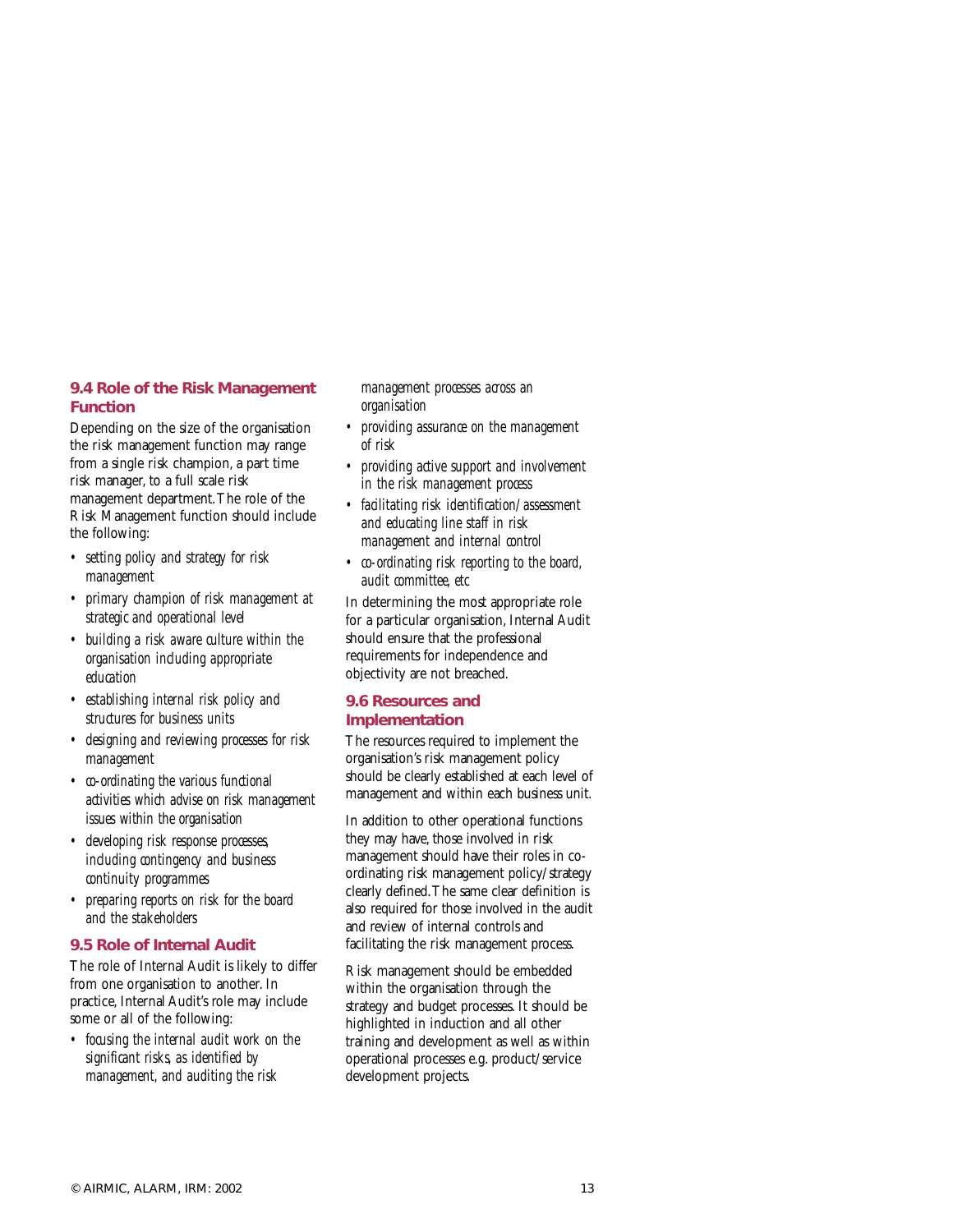# 10. Appendix

#### **Risk Identification Techniques examples**

- *Brainstorming*
- *Questionnaires*
- *Business studies which look at each business process and describe both the internal processes and external factors which can influence those processes*
- *Industry benchmarking*
- *Scenario analysis*
- *Risk assessment workshops*
- *Incident investigation*
- *Auditing and inspection*
- *HAZOP (Hazard & Operability Studies)*

#### **Risk Analysis Methods and Techniques - examples**

### **Upside risk**

- *Market survey*
- *Prospecting*
- *Test marketing*
- *Research and Development*
- *Business impact analysis*

#### **Both**

- *Dependency modelling*
- *SWOT analysis (Strengths,Weaknesses, Opportunities,Threats)*
- *Event tree analysis*
- *Business continuity planning*
- *BPEST (Business, Political, Economic, Social,Technological) analysis*
- *Real Option Modelling*
- *Decision taking under conditions of risk and uncertainty*
- *Statistical inference*
- *Measures of central tendency and dispersion*
- *PESTLE (Political Economic Social Technical Legal Environmental)*

#### **Downside risk**

- *Threat analysis*
- *Fault tree analysis*
- *FMEA (Failure Mode & Effect Analysis)*

*On the following pages are extracts from the document PD ISO/IEC Guide 73: 2002 reproduced with the permission of British Standards Institution under licence number 2002SK/0313. British Standards can be obtained from BSI Customer Services, 389 Chiswick High Road, London W4 4AL. (Tel + 44 (0) 20 8996 9001)*